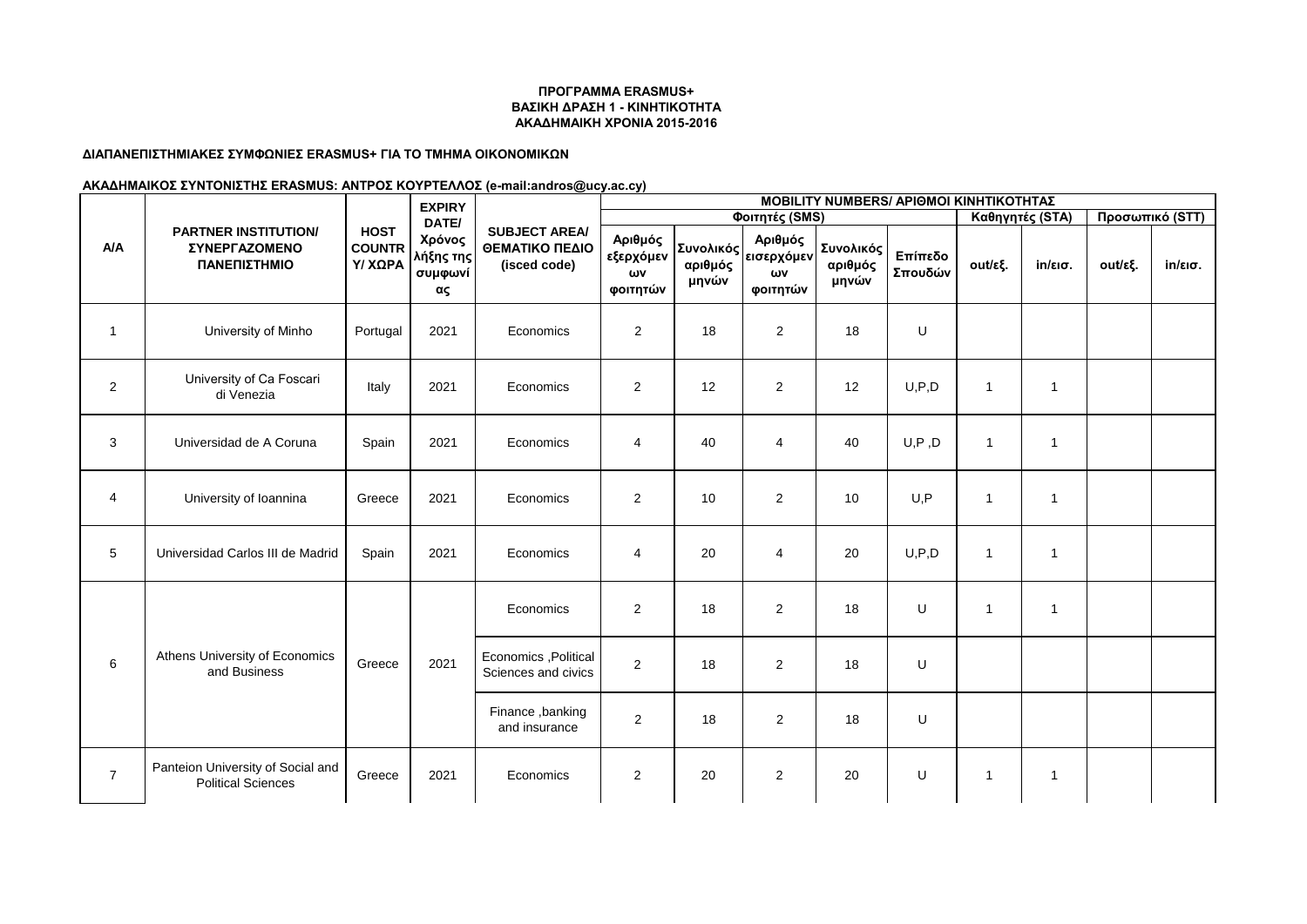### **ΔΙΑΠΑΝΕΠΙΣΤΗΜΙΑΚΕΣ ΣΥΜΦΩΝΙΕΣ ERASMUS+ ΓΙΑ ΤΟ ΤΜΗΜΑ ΟΙΚΟΝΟΜΙΚΩΝ**

|            | <b>PARTNER INSTITUTION/</b><br>ΣΥΝΕΡΓΑΖΟΜΕΝΟ<br>ΠΑΝΕΠΙΣΤΗΜΙΟ | <b>HOST</b><br><b>COUNTR</b><br><b>Y/ XQPA</b> | <b>EXPIRY</b><br>DATE/<br>Χρόνος<br>λήξης της<br>συμφωνί<br>ας | <b>SUBJECT AREA/</b><br>ΘΕΜΑΤΙΚΟ ΠΕΔΙΟ<br>(isced code) | <b>MOBILITY NUMBERS/ APIOMOI KINHTIKOTHTAΣ</b> |                                      |                                         |                               |                    |                |                   |         |                   |  |  |
|------------|--------------------------------------------------------------|------------------------------------------------|----------------------------------------------------------------|--------------------------------------------------------|------------------------------------------------|--------------------------------------|-----------------------------------------|-------------------------------|--------------------|----------------|-------------------|---------|-------------------|--|--|
|            |                                                              |                                                |                                                                |                                                        |                                                |                                      | Φοιτητές (SMS)                          |                               | Καθηγητές (STA)    |                | Προσωπικό (STT)   |         |                   |  |  |
| <b>A/A</b> |                                                              |                                                |                                                                |                                                        | Αριθμός<br>εξερχόμεν<br>ωv<br>φοιτητών         | <b>Συνολικός</b><br>αριθμός<br>μηνών | Αριθμός<br>εισερχόμεν<br>ωv<br>φοιτητών | Συνολικός<br>αριθμός<br>μηνών | Επίπεδο<br>Σπουδών | out/εξ.        | $in/\epsilon$ ισ. | out/εξ. | $in/\epsilon$ ισ. |  |  |
| 8          | Universita di Bologna                                        | Italy                                          | 2021                                                           | Economics                                              | $\mathbf{1}$                                   | 9                                    | 1                                       | 9                             | U                  | 1              | $\mathbf{1}$      |         |                   |  |  |
| 9          | University of Cantabria                                      | Spain                                          | 2021                                                           | Economics                                              | $\overline{2}$                                 | 20                                   | $\overline{2}$                          | 20                            | U, P               | $\overline{1}$ | $\mathbf{1}$      |         |                   |  |  |
| 10         | University of Siena                                          | Italy                                          | 2021                                                           | Economics                                              | $\overline{2}$                                 | 10                                   | $\overline{2}$                          | 10                            | U, P               | $\mathbf{1}$   | $\mathbf{1}$      |         |                   |  |  |
| 11         | University of Pireaus                                        | Greece                                         | 2020                                                           | Economics                                              | 3                                              | 18                                   | 3                                       | 18                            | U                  | $\overline{1}$ | $\mathbf{1}$      |         |                   |  |  |
| 12         | University of Macedonia<br>Economics & Social Sciences       | Greece                                         | 2021                                                           | Economics                                              | $\overline{2}$                                 | 18                                   | $\overline{2}$                          | 18                            | U                  | $\overline{1}$ | $\mathbf{1}$      |         |                   |  |  |
| 13         | University Nova de Lisboa                                    | Portugal                                       | 2021                                                           | Economics                                              | $\overline{c}$                                 | 12                                   | $\overline{c}$                          | 12                            | U                  |                |                   |         |                   |  |  |
| 14         | University of Eotvos Lorand                                  | Hungary                                        | 2021                                                           | Economics                                              | 2                                              | 12                                   | $\overline{2}$                          | 12                            | U.P                | $\overline{1}$ | $\mathbf{1}$      |         |                   |  |  |
| 15         | Uniwersytet Warminsko-Manzurski<br>w Olsztynie               | Poland                                         | 2021                                                           | Economics                                              | $\mathbf{1}$                                   | 5                                    | $\mathbf{1}$                            | 10                            | P, D               |                |                   |         |                   |  |  |
| 16         | Tallinn University of Technology                             | Estonia                                        | 2020                                                           | Economics                                              | 4<br>$\overline{2}$                            | 40<br>20                             | 4<br>2                                  | 40<br>20                      | U<br>P             | 1              | $\mathbf{1}$      |         |                   |  |  |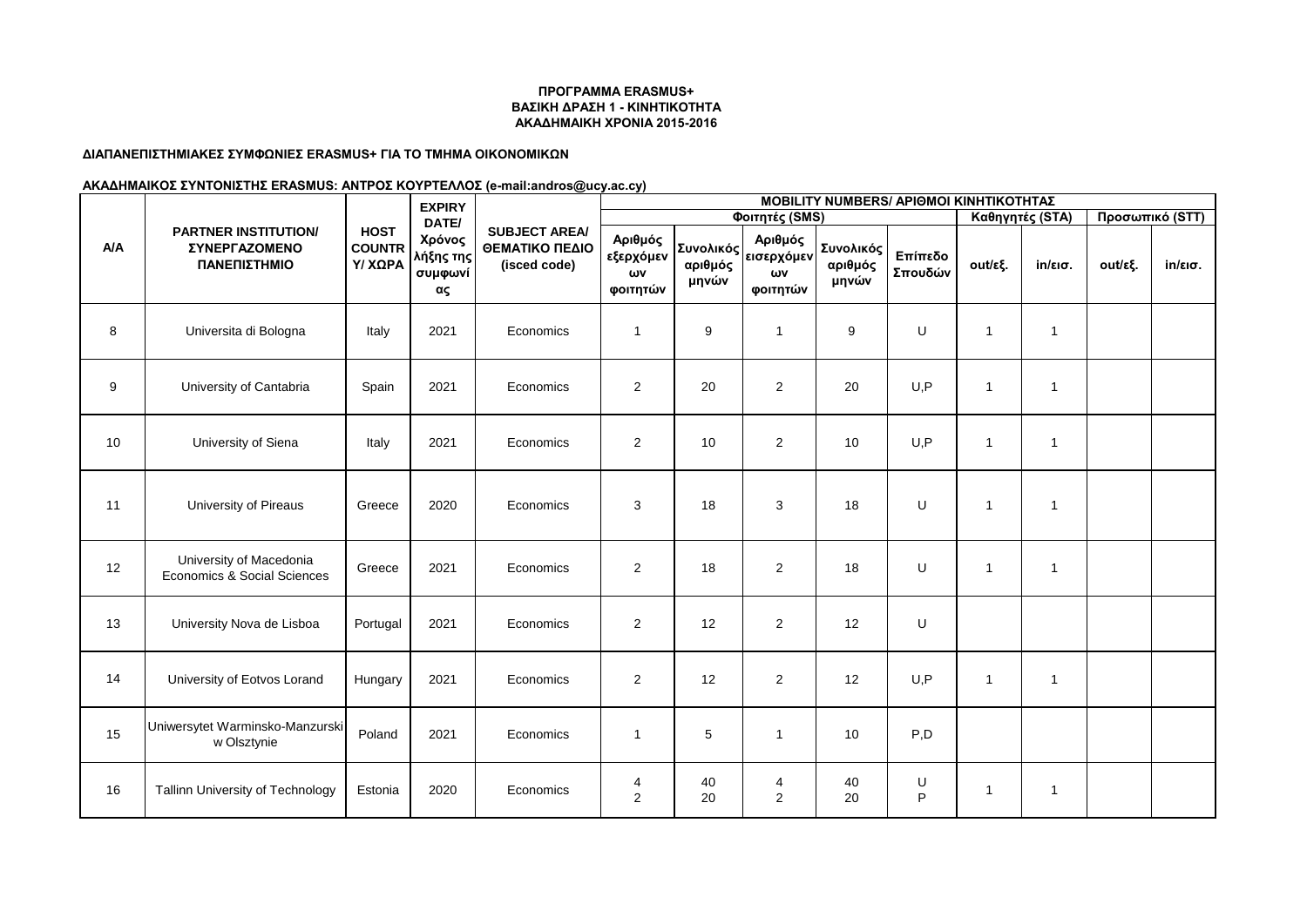### **ΔΙΑΠΑΝΕΠΙΣΤΗΜΙΑΚΕΣ ΣΥΜΦΩΝΙΕΣ ERASMUS+ ΓΙΑ ΤΟ ΤΜΗΜΑ ΟΙΚΟΝΟΜΙΚΩΝ**

|            | <b>PARTNER INSTITUTION/</b><br><b>ΣΥΝΕΡΓΑΖΟΜΕΝΟ</b><br>ΠΑΝΕΠΙΣΤΗΜΙΟ |                                                | <b>EXPIRY</b><br>DATE/<br>Χρόνος<br>λήξης της<br>συμφωνί<br>ας | <b>SUBJECT AREA/</b><br>ΘΕΜΑΤΙΚΟ ΠΕΔΙΟ<br>(isced code) | <b>MOBILITY NUMBERS/ APIOMOI KINHTIKOTHTAΣ</b><br>Φοιτητές (SMS) |                  |                                                         |                               |                    |                |                   |         |                   |  |  |
|------------|---------------------------------------------------------------------|------------------------------------------------|----------------------------------------------------------------|--------------------------------------------------------|------------------------------------------------------------------|------------------|---------------------------------------------------------|-------------------------------|--------------------|----------------|-------------------|---------|-------------------|--|--|
|            |                                                                     |                                                |                                                                |                                                        |                                                                  | Καθηγητές (STA)  |                                                         | Προσωπικό (STT)               |                    |                |                   |         |                   |  |  |
| <b>A/A</b> |                                                                     | <b>HOST</b><br><b>COUNTR</b><br><b>Y/ XQPA</b> |                                                                |                                                        | Αριθμός<br>εξερχόμεν<br>ωv<br>φοιτητών                           | αριθμός<br>μηνών | Αριθμός<br> Συνολικός <br> εισερχόμεν<br>ων<br>φοιτητών | Συνολικός<br>αριθμός<br>μηνών | Επίπεδο<br>Σπουδών | out/εξ.        | $in/\epsilon$ ισ. | out/εξ. | $in/\epsilon$ ισ. |  |  |
| 17         | University of Naples Federico II                                    | Italy                                          | 2021                                                           | Economics                                              | 4                                                                | 40               | $\overline{4}$                                          | 36                            | U, P, D            | $\mathbf{1}$   | $\mathbf{1}$      |         |                   |  |  |
| 18         | Universite de Cergy-Pontoise                                        | France                                         | 2021                                                           | Economics                                              | $\overline{c}$                                                   | 20               | $\overline{c}$                                          | 20                            | U, P               | $\overline{1}$ | $\mathbf{1}$      |         |                   |  |  |
| 19         | University of Copenhagen                                            | Denmark                                        | 2021                                                           | Economics                                              | 6                                                                | 60               | 6                                                       | 60                            | U, P               | $\overline{1}$ | $\mathbf{1}$      |         |                   |  |  |
| 20         | Fachhochschule Worms                                                | Germany                                        | 2021                                                           | Economics                                              | $\overline{2}$                                                   | 10               | $\overline{2}$                                          | 10                            | U, P               | $\overline{1}$ | $\mathbf{1}$      |         | $\mathbf{1}$      |  |  |
| 21         | Czech University of Life Sciences                                   | Czech<br>Republic                              | 2021                                                           | Economics                                              | $\overline{2}$                                                   | 20               | $\overline{2}$                                          | 20                            | U, P               | $\mathbf{1}$   | $\mathbf{1}$      |         |                   |  |  |
| 22         | Universita Degli Studi di Parma                                     | Italy                                          | 2021                                                           | Economics                                              | $\overline{c}$<br>$\mathbf{1}$                                   | 20<br>10         | 2<br>$\mathbf{1}$                                       | 20<br>10                      | U<br>p             | $\mathbf{1}$   | $\mathbf{1}$      |         |                   |  |  |
| 23         | University of Hradec Kralove                                        | Czech<br>Republic                              | 2021                                                           | Economics                                              | $\overline{2}$                                                   | 20               | $\overline{2}$                                          | 20                            | U, P               | $\mathbf{1}$   | $\mathbf{1}$      |         |                   |  |  |
| 24         | Universite Libre De Bruxelles<br>(Solvay)                           | Belgium                                        | 2017                                                           | Economics                                              | $\overline{4}$                                                   | 20               | $\overline{4}$                                          | 20                            | P                  |                |                   |         |                   |  |  |
| 25         | Universita deglis studi di Bergamo                                  | Italy                                          | 2021                                                           | Economics                                              | 3                                                                | 30               | $\overline{2}$                                          | 30                            | U, P, D            | $\mathbf{1}$   | $\mathbf{1}$      |         |                   |  |  |